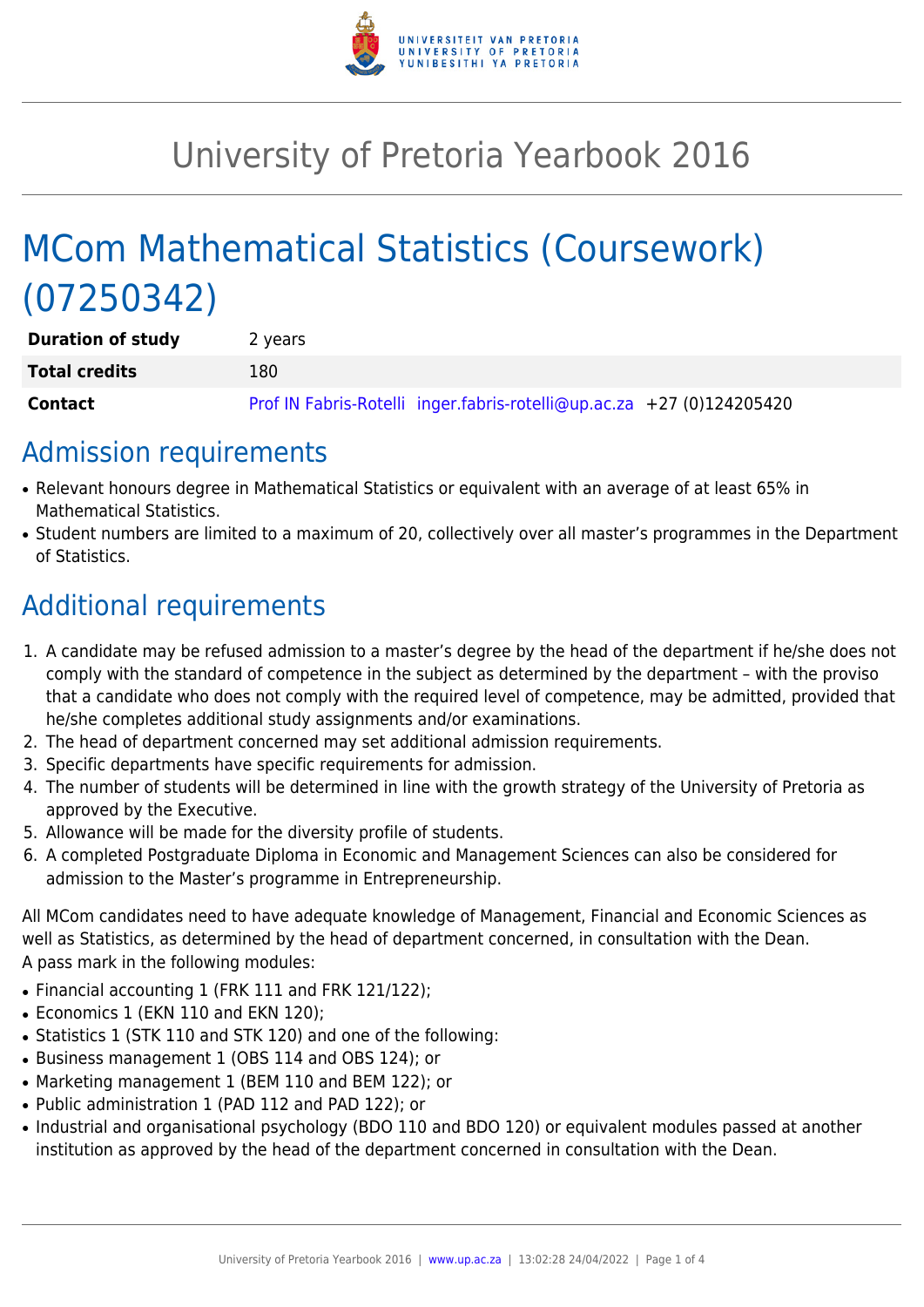

## Other programme-specific information

As long as progress is satisfactory, renewal of registration of a master's student will be accepted for a second year of study in the case of a full-time student. Renewal of registration for a third and subsequent years for a fulltime student will only take place when Student Administration of the Faculty receives a written motivation (the required form can be obtained from the Head of Department) that is supported by the Head of Department and Postgraduate Studies Committee.(See Regulations G.32 and G.36.)

### Examinations and pass requirements

The pass mark for both a dissertation and a mini-dissertation is 50%. The provisions regarding pass requirements for dissertations, contained in General Regulation G.12.2, apply mutatis mutandis to minidissertations. A pass mark of at least 50% is required in the examination of each module.

### Research information

#### **Dissertations/mini-dissertations/research reports, curricula and modules**

- 1. The degree programme requires that a dissertation/mini-dissertation/research article must be submitted in a field of study chosen from the fields covered for the honours degree, provided that the Dean may, on the recommendation of the head of department concerned, approve the replacement of the required dissertation by the successful completion of a prescribed number of module credits and a mini-dissertation/research article.
- 2. Information on modules, credits and syllabi is available, on request, from the head of department concerned.
- 3. A module in Research Methodology is compulsory in all programmes. The Dean may, on the recommendation of the head of department concerned, waive the prerequisites.
- 4. Sufficient number of bound copies of the thesis/dissertation must be submitted to the Head: Student Administration for examination, after permission is granted by the supervisor.

#### **Article for publication**

A dean may require, before or on submission of a dissertation, the submission of a draft article for publication to the supervisor. The draft article should be based on the research that the student has conducted for the dissertation and be approved by the supervisor concerned. The supervisor should then have the opportunity to take the paper through all the processes of revision and resubmission as may be necessary and/or appropriate in order to achieve publication.

#### **Submission of dissertation**

A dissertation is submitted to the Head: Student Administration, before the closing date for the various graduation ceremonies as announced annually.

For examination purposes, a student must, in consultation with the supervisor, submit a sufficient number of bound copies of the dissertation, printed on good quality paper and of good letter quality, to the Head: Student Administration. Permission to submit the dissertation in unbound form may be obtained from the supervisor concerned on condition that a copy of the final approved dissertation is presented to the examiners in bound format or electronic format.

In addition to the copies already mentioned, each successful student must submit a bound paper copy as well as two electronic copies of the approved dissertation to the Head: Student Administration in the format specified by the faculty and in accordance with the minimum standards set by the Department of Library Services, before 15 February for the Autumn graduation ceremonies and before 15 July for the Spring graduation ceremonies, failing which the degree will only be conferred during a subsequent series of graduation ceremonies.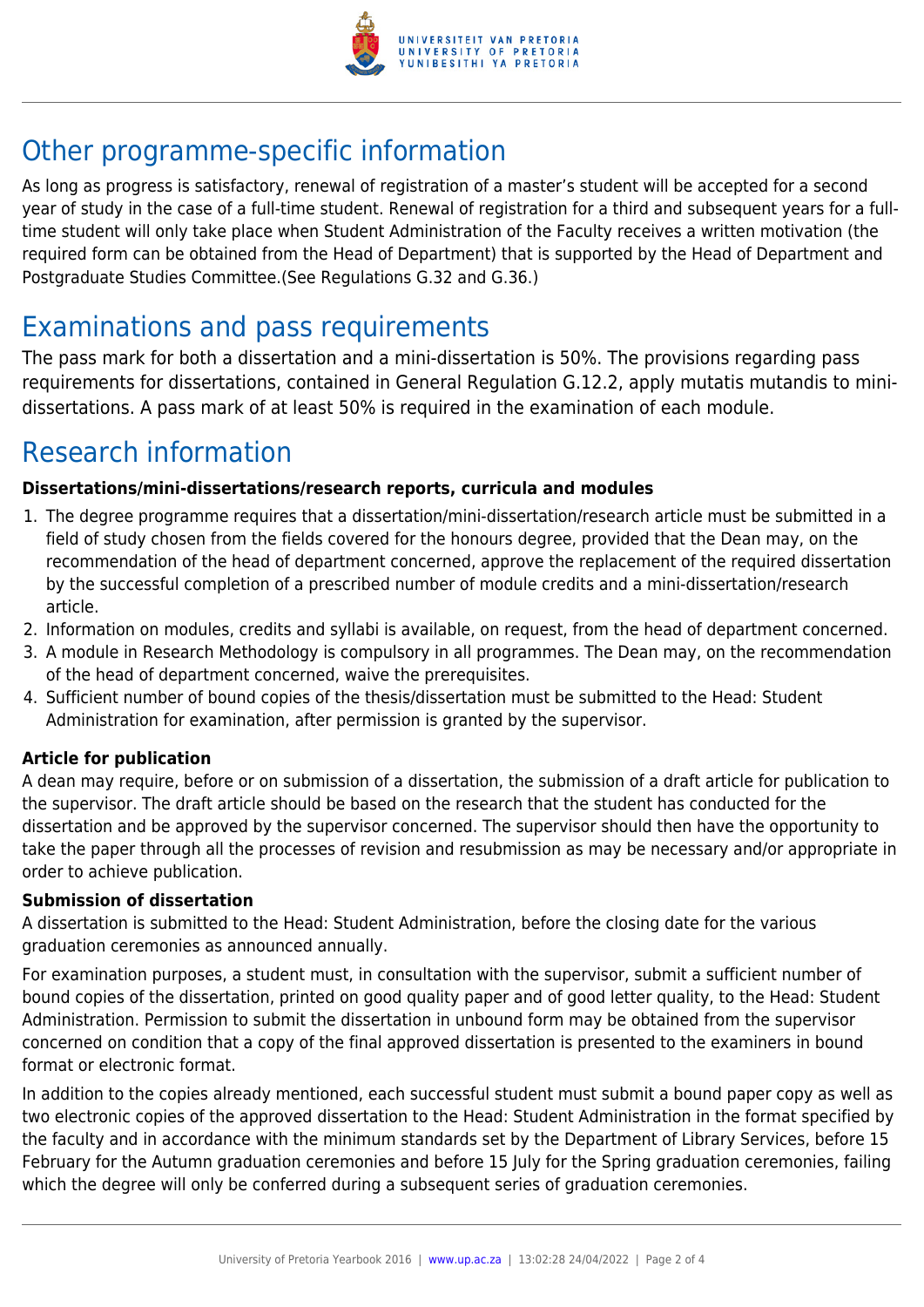

### Curriculum: Year 1

#### **Minimum credits: 120**

### **Elective modules**

[Statistical learning 880](https://www.up.ac.za/yearbooks/2016/modules/view/MVA 880) (MVA 880) - Credits: 20.00 [Capita selecta: Statistics 880](https://www.up.ac.za/yearbooks/2016/modules/view/STK 880) (STK 880) - Credits: 20.00 [Analysis of time series 880](https://www.up.ac.za/yearbooks/2016/modules/view/TRA 880) (TRA 880) - Credits: 20.00 [Data analytics and visualisation 880](https://www.up.ac.za/yearbooks/2016/modules/view/TRG 880) (TRG 880) - Credits: 20.00 [Mini-dissertation: Mathematical statistics 895](https://www.up.ac.za/yearbooks/2016/modules/view/WST 895) (WST 895) - Credits: 100.00